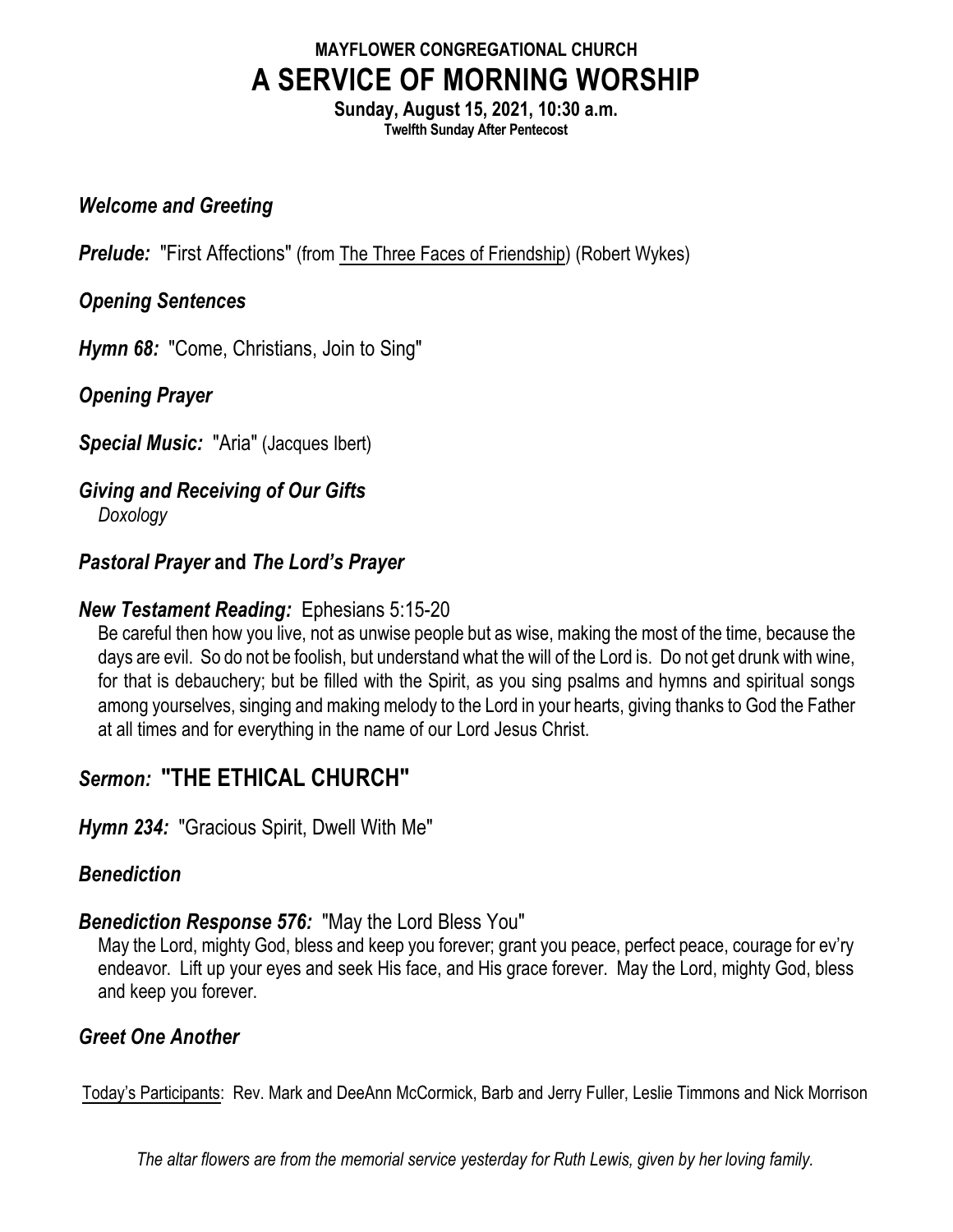**THE TRIUNE GOD** 68

**Come, Christians, Join to Sing** 

Christian Henry Bateman, 1813-1889

**Traditional Spanish Melody** Arr. by Benjamin Carr, 1768-1831 Harm. by David Evans, 1874-1948



 $6.6.6.6 D$